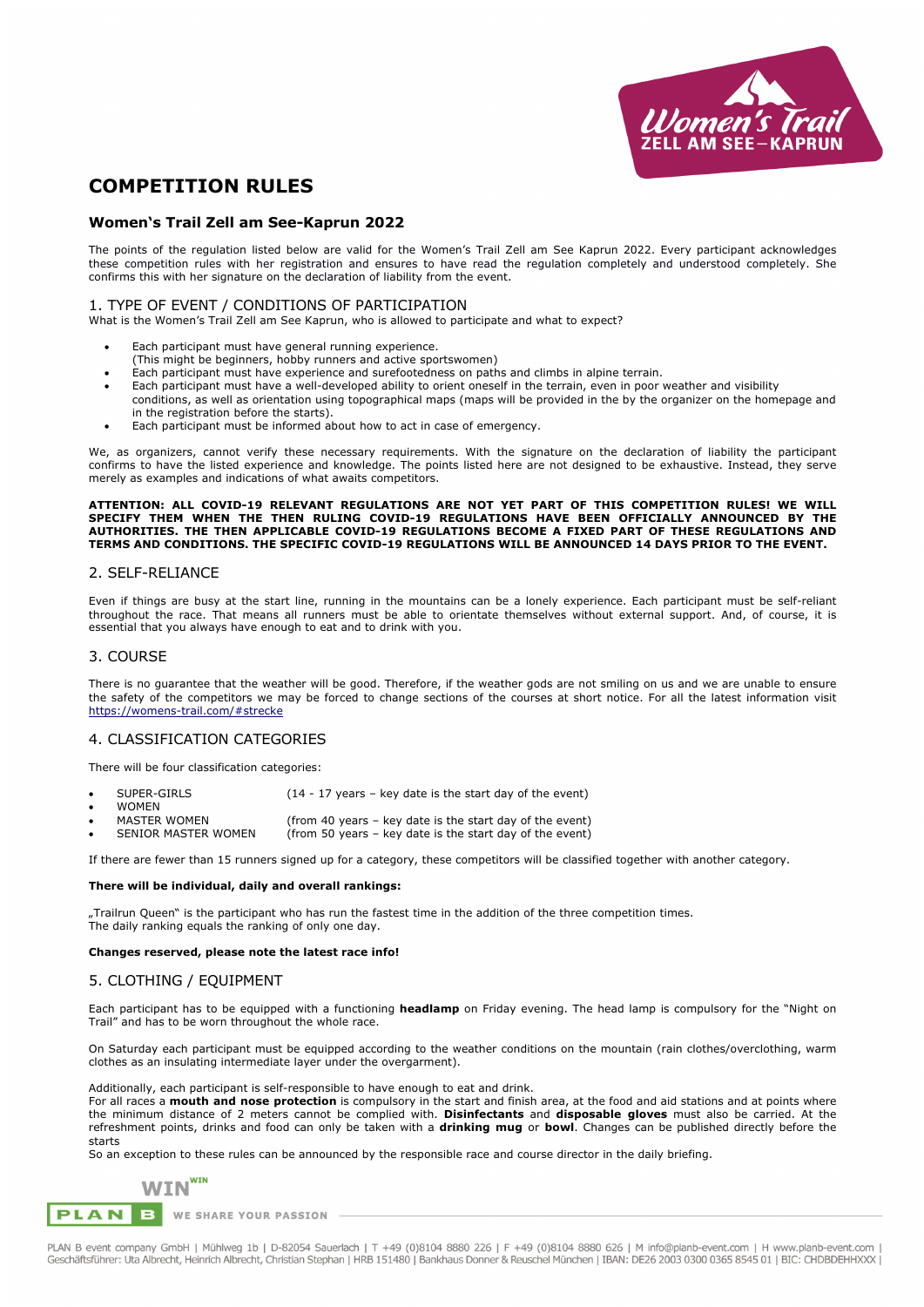

#### 6. START NUMBER

You will receive your start number, which is unique to you and cannot be transferred to other people, at the registration desk. Please bring along a signed copy of our declaration of liability (can be downloaded when registering to take part). Your race number must be worn visibly at all times during the race and must not be taken off.

#### 7. ELECTRONIC TIMING

Your start number contains an electronic transponder which will record your time. If this chip does not work or becomes lost, please immediately inform a member of staff at one of the checkpoints and the Race Office.

#### 8. BRIEFINGS / START

The race director will be holding a briefing before every race. The exact times will be announced at the registration.

## 9. NEUTRALISED START

In case of a neutralised start, runners are not permitted to overtake the lead vehicle during this time.

#### 10. COURSE SIGNPOSTING

We will make sure you find your way along the course. The route will be signposted by our experienced team using chalk spray, signs, barrier tape, flags, etc. Please be aware that other runners may knock off these markings, disappear or be hard to see in darkness or snowfall. Once the time cut-off has passed the course is closed to all runners.

## 11. CHECKPOINTS AND REFRESHMENT STATIONS

At each food station, there is food and refreshment for the participants. The exact location of the refreshment stations can be found on the course map. The participant has to make sure that she always carries her drinking mug.

#### 12. TIME CUT-OFFS / FINISH

The daily procedure of the individual races will be announced at the briefing through the responsible race director and route manager. The briefing may contain certain time limits for refreshment stations or other points on the route which each participant has to pass at a certain time. These time limits can be found in the route map as clues but they can be adapted by the race director and the route manager according to the current route and weather conditions. If the time limits are not met, the respective participant(s) might be taken out of the race by the race director and the route manager or the final runner for their own safety.

For all participants who were taken out of the race the following applies: You can start the next day but you are out of the "Trailrun Queen" ranking.

## 13. WITHDRAWING FROM THE RACE

What should you do if, for whatever reason, you are forced to withdraw from the race? Please inform the Race Office immediately by calling **+49 151 550 101 50**. If you fail to do this it may result in an expensive and complicated search mission being launched to find you. You will have to bear the costs of any such search mission. Please be aware that runners who have withdrawn from the race are not automatically entitled to a transfer.

## 14. TIME PENALTIES AND DISQUALIFICATION

Nobody in a trailrunning race wants to get handed a time penalty of between 5 and 5 und 120 minutes, or even be disqualified. It's not a nice thing, especially as in such cases your start fee will not be refunded. All you have to do to avoid this happening is make sure you pay attention to a few simple points.

- The participant has no health problems and does not dope.
- The participant adheres to the WT-rules, fulfills the requirements mentions in point 1 of the competition rules, follows all instructions of the official staff as well as the road traffic regulations, has their compulsory equipment with them and does not refuse to be checked.
- Throwing away any waste off the marked areas will result in immediate disqualification
- NO short-cuts on the.
- The start number must be attached correctly and must remain in its original condition.
- Gross unsportsmanlike conduct will result in immediate disqualification.



**PLAN** B WE SHARE YOUR PASSION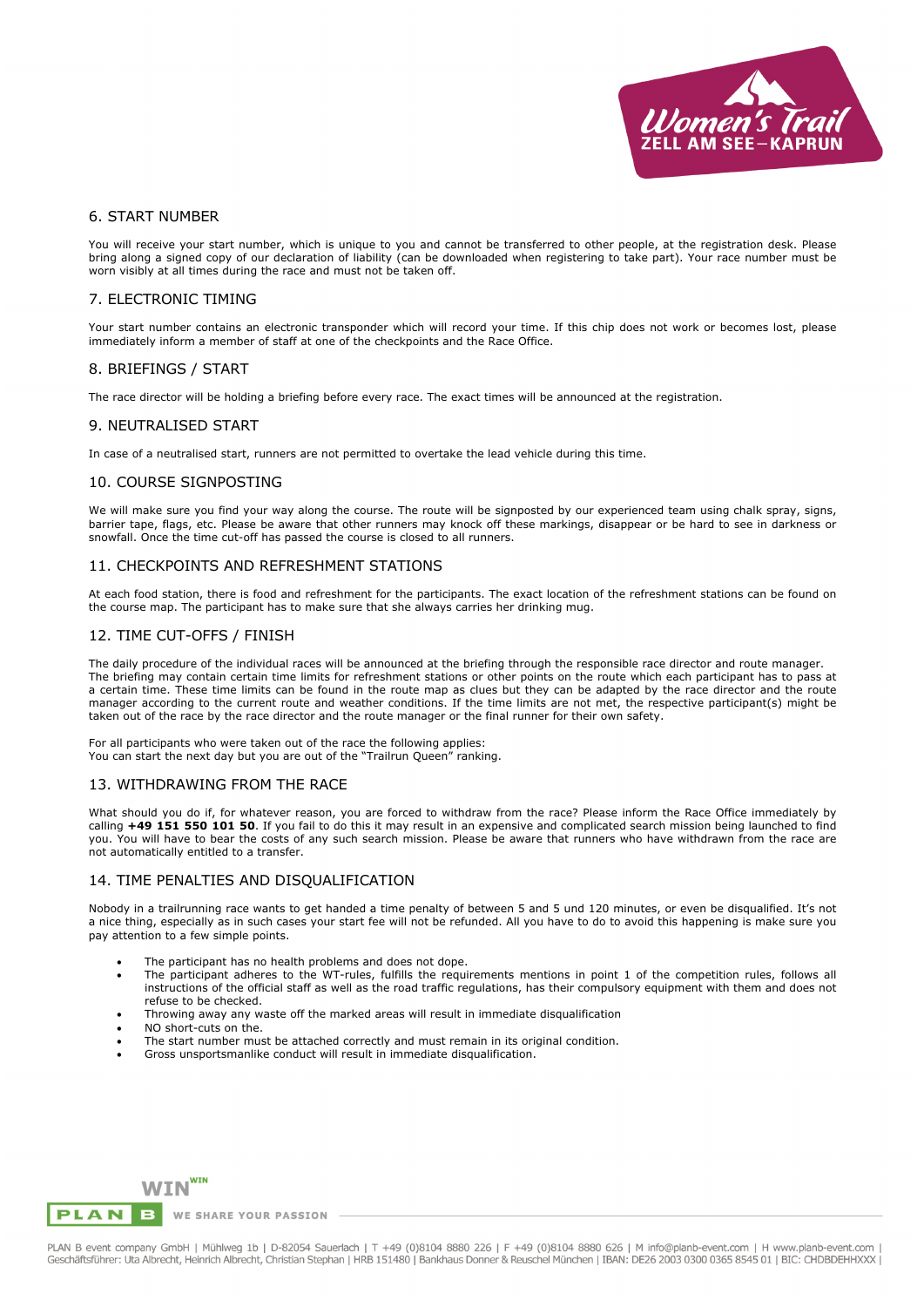

# 15. MEDICAL EMERGENCIES (MEDICAL CREW)

If the participant gets into trouble, she has to call the race office hotline or asks another participant to do so. Every participant is obliged to provide first aid.

Don't worry about losing time – any delay incurred as the result of helping another runner in a medical emergency will be deducted from your time at the finish.

In a natural environment there are often unpredictable circumstances which make it difficult or impossible to provide immediate medical assistance. This is where you, your own responsibility and your self-discipline come in. Please abandon the race too early rather than too late – if possible at a checkpoint or refreshment station. If you have recently passed one and are then forced to abandon, please turn around and go back to it. Be sensible. The members of our MEDICAL CREW have the right to withdraw competitors from the race at any time if they believe the runner will not be able to complete the race or will seriously jeopardise his/her health and/or the safety of the course team or MEDICAL CREW by doing so.

Which other powers does the MEDICAL CREW have? They can carry out medical examinations and check if competitors have all the necessary safety equipment. They can transport competitors off the course using the appropriate means of transport and take them either directly or with the help of the local ambulance service to the nearest hospital if this is necessary. Please be aware that competitors must cover the costs of all rescue services apart from those carried out by the MEDICAL CREW.

#### **EUROPEAN EMERGENCY NUMBER 112**

The medical info hotline can be found on the back of your start number. If you are unable to get through to the medical info hotline, please call the European emergency number 112 without delay.

#### 16. DOPING

Any runner found to have doped will be immediately disqualified. Medical procedures not permitted include intravenous infusions (without a Therapeutic Use Exemption), even in cases of stress-induced dehydration. Working on the basis of the WADA rules, the race doctor will decide whether or not individual medical treatments are justified. Doping controls may be carried out at any time.

#### 17. EXTERNAL HELP

Help from spectators, members of your support team and other runners is only permitted if you fall, are injured or find yourself in another emergency situation. There are, of course, exceptions. You are allowed to take food, drinks, spare clothing and medical assistance from people along the side of the course.

## 18. PROTECTING THE ENVIRONMENT / NATURE

Trailrunners respect the environment. Therefore, please throw away any rubbish only at the refreshment stations and under no circumstances damage or pollute the natural surroundings on purpose.

## 19. THE WOMEN'S TRAIL ZELL AM SEE-KAPRUN RULES

The Women's Trail Zell am See Kaprun takes place on tarmac roads, forest roads, walking paths and alpine trails which are not closed to the public.

- Competitors must adhere at all times to the rules of the road in the respective country. All competitors must follow instructions given by the police and the course marshals.
- Please be aware that away from the marked course there is serious danger of falling. That is why short-cuts (including "cutting" switchback corners, etc.) and alternative routes are strictly forbidden. Competitors take part in the event at their own risk.
- At unclear or dangerous points on the course, please proceed with the appropriate caution. The organizer is entitled to take additional measures in order to secure dangerous sections. However, the organizer is not obliged to do so.
- It is forbidden for competitors to receive assistance from a member of their support team who is in a vehicle or on a bicycle. Any disturbance caused to the race as the result of accompanying vehicles of any kind may result in the competitor who is receiving support being given a time penalty or being disqualified from the race. Any accompanying vehicles found to be on sections of the course closed to public vehicles will automatically lead to the disqualification of the competitor receiving support.
- For environmental reasons, members of support teams assisting individual competitors are strictly forbidden from polluting or damaging the natural surroundings. This includes any form of spraying or painting along the course. Any such action will result in the immediate disqualification of the competitor who was the recipient or the intended recipient of this support.
- Any competitor who disposes of food wrappers, bottles, cups, etc. by throwing them away in nature instead of at the refreshment stations will be disqualified.
- Competitors who begin the race with poles must keep them with them all the way through to the finish. Vice versa, competitors who begin the race without poles are not allowed to be given poles along the course during the race.
- All competitors must behave in a considerate, sporting and fair manner.



B WE SHARE YOUR PASSION